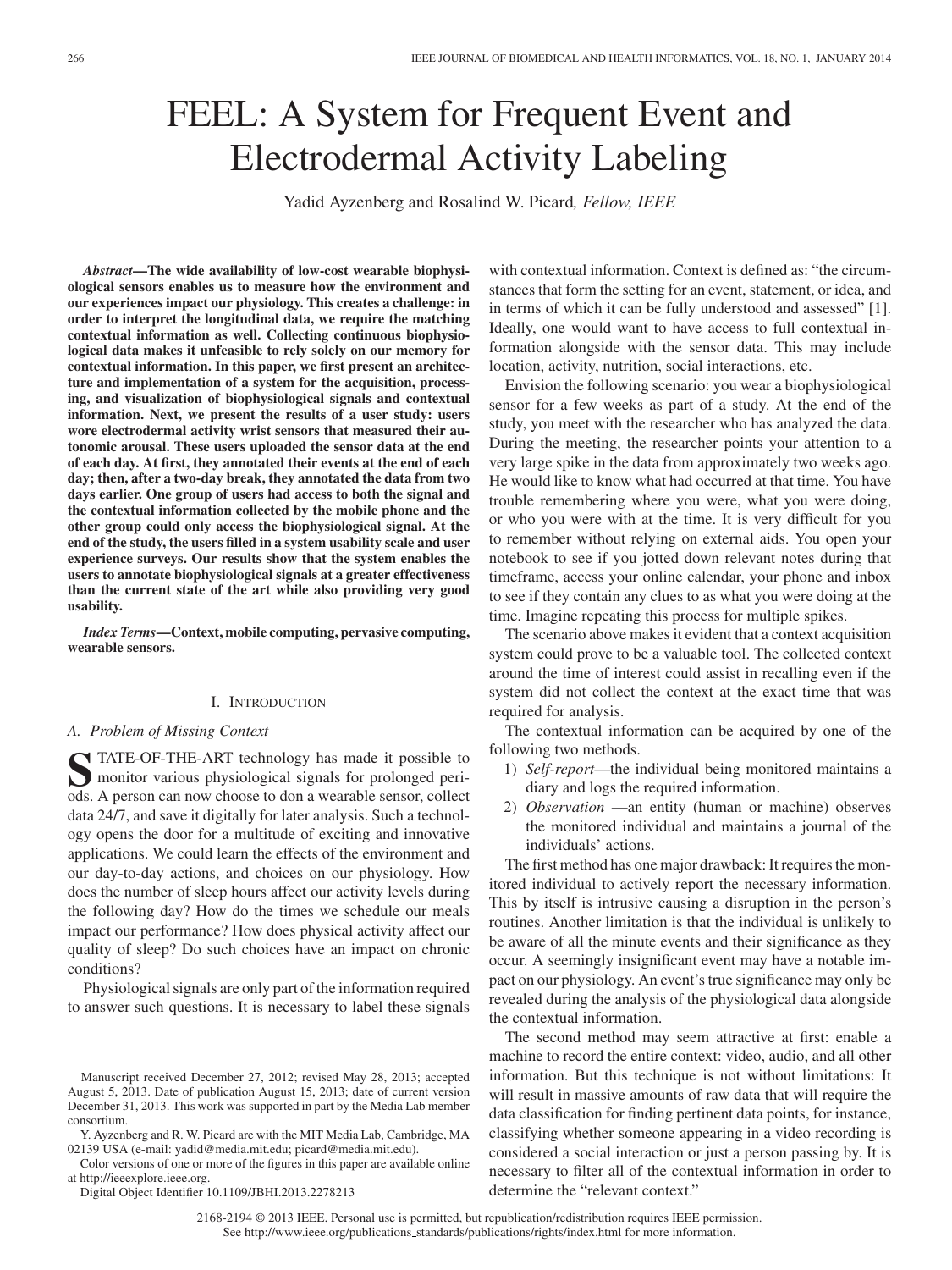A third approach, and the focus of our work here, is to build a tool that balances the strengths of human and machine, and makes it easy to collect the most relevant context while not burdening the user. Human input can trigger the automated collection of contextual data during significant events. Triggers can also be automated based on changes in variables such as location, voice, or human action such as receiving a phone call. Below, we describe the motivation for our system and how it is built, tested, and shown to be highly usable. We also show how our new way of adding context is more effective than what was available before.

# *B. Motivation—the "Crit Day" Study*

Each year, the MIT Media Lab organizes an event in which second year master's students present their thesis proposal to all of faculty, students, and researchers. Our research group has long been interested in how to help people better measure and understand real-world emotions. We decided that "Crit Day" was a valuable opportunity to measure the physiological effects of public speaking, together with the stress that precedes the event, and the (hopeful) reduction in stress that follows it.

We recruited 11 graduate students, 8 males and 3 females, who were designated to be present on "Crit Day". During the study, we collected skin conductance (as a measure of electrodermal activity or EDA), skin temperature, and three-axis accelerometer, using the Affectiva Q wristband sensor. Each participant received a pair of sensors, one for each wrist, so we could collect bilateral data. (Bilateral analysis is the subject of another study.) The participants were asked to wear the sensors for 72 h starting on the morning of the day before their presentation. In addition, we interviewed each participant a few days after the end of the measurements. During those interviews, we asked the participants to describe their experiences during the 72 h. We asked them to note any unexpected events or events that caused them a great deal of anxiety or emotional strain.

We recorded the exact times of presentation and Q&A sessions after the presentation for each participant. We found that we had all the necessary information to perform analysis on the EDA signal recorded on those times. However, on the other recordings, we were missing key contextual information to determine what had happened. On some of the EDA peaks, we could determine that there was a high level of activity that could account for the increase in EDA but for others we lacked the information needed to make an inference. We needed contextual information. In order to obtain that data, we asked the participants to maintain journals of what had happened to them during the three days of the study. We held exit interviews with the participants at the conclusion of the study. We found that most of the participants did not have a good memory as to what had happened during the times when there was a rise in the EDA signal. Most participants consulted their journals, and if the events were not transcribed in the journal, they used other means such as phone logs and calendars to determine what they did at the time. We realized there needed to be a better system for doing this kind of research.

#### *C. FEEL—Frequent EDA and Event Logging*

Our specific need was to create a system that could capture both EDA and events, for gaining insight into emotional experience associated with those events. We thus created a system we called FEEL—frequent event and EDA labeling, to combine not only a physiological sensor and a smart mobile phone, but also to try new approaches that could capture the users' context in an unobtrusive manner. One of the drawbacks of this technology is that the mobile phone does not have all the sensors and logic to determine the full context of the user. It is aware of whether or not a user is having a phone call, if the user is at a certain location, if the user is browsing the web or using an app or reading an email, but it is not aware of other occurrences that are more minute, such as is the user talking to a colleague giving encouraging feedback or to one giving threatening feedback. The resolution of context obtainable by a mobile phone is such that it provides a high-level picture. We may still need the user to label and annotate the signal to achieve a higher resolution. At times, the high-level picture will provide sufficient information as to whether or not a specific event contributed to the change of the biological signal.

We decided to test a new approach: We would build a system to provide users with the biophysiological signal combined with the contextual information, and measure if they were able to better recall which event occurred during that time. Even if we could not record the specific context because the phone lacks the sensors and logic to decode that context, we still have other events before and after that could serve as anchors or memory prosthetics for the user and enable him to gain insight into the data and annotate and label those events.

This idea was tested by setting up a study comparing two groups of users, one that could only access the biophysiological signal and the other that could access both the signal and contextual information acquired by their mobile phone. Both groups were required to label the signal in terms of their valence and arousal as well as rate the confidence of their ratings. If the system combining biophysiology with context works better than the one with biophysiology only, and it is considered easy to use and not burdensome, then we would find validation for our idea. Later in this paper we describe the specific study and its component hypotheses.

The approach was to create a mobile application that runs unobtrusively on the mobile phone as a service. The service is constantly recording contextual information. It is aware of changes in location, phone calls that the user is holding, calendar entries and meetings that appear on the calendar, and emails that the user is reading. Any one of those events will be recorded and can later serve as a reference point for annotating the physiological sensor recording. The second element of the system is a web platform that combines the contextual information and physiological information and enables the user to view the contextual information overlaid on top of the physiological data in a user-friendly interface. The user can determine where he was or what he was doing and view the changes that occur in his physiology during those times.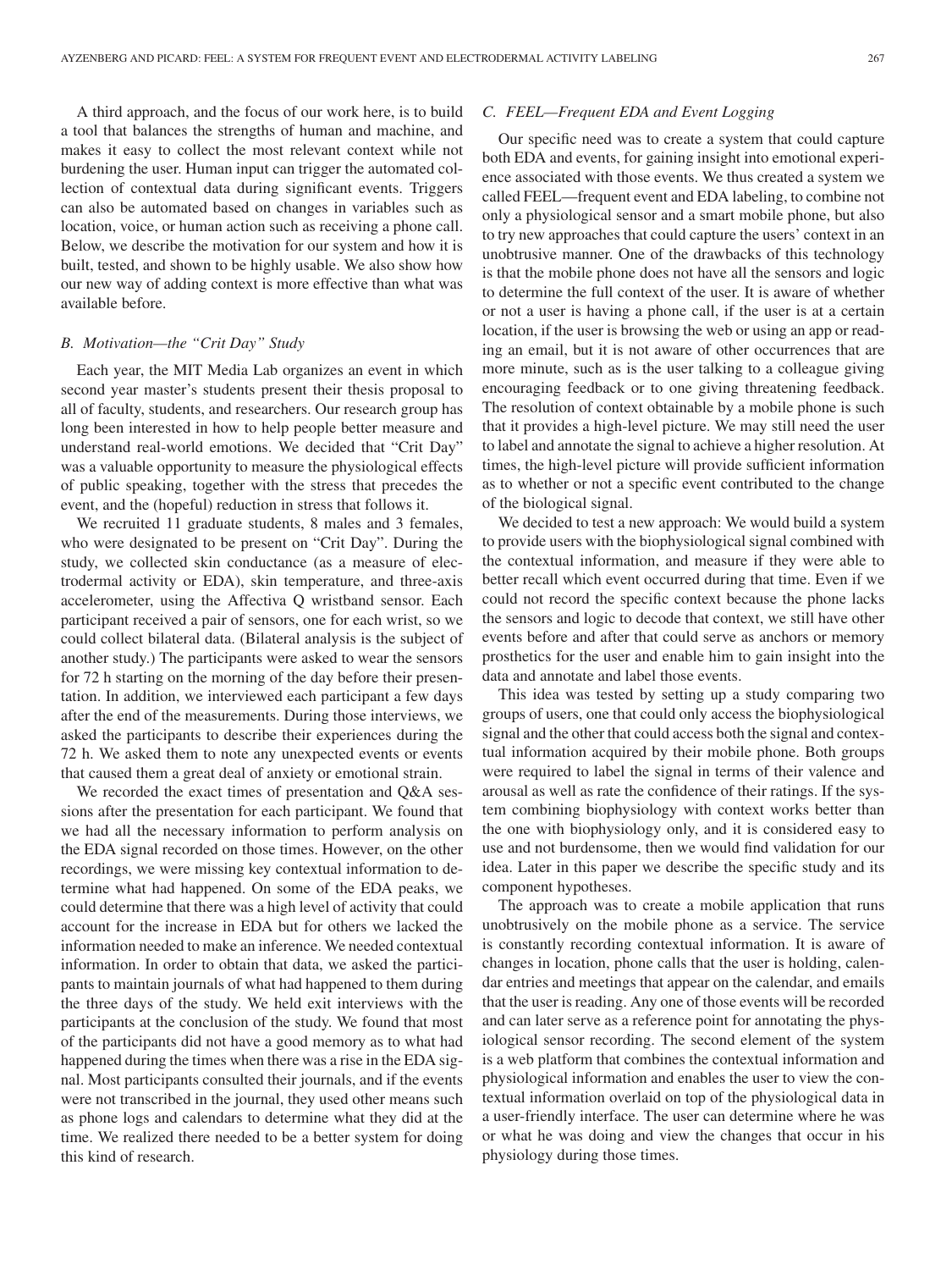We undertook the most important challenge: testing the system out in the wild, in real life where people are distracted, busy and encountering true uncertainty and stress, in contrast with testing it in a laboratory where participants believe that things are under control, and stress is moderated. The goal was to see if it was possible to record the users' physiology and contextual events in their everyday experiences and provide the users with a tool that would assist them in annotating the data and also assist in providing short-term insights into the data.

The long-term goal is to use the system with any type of biophysiological sensors—not just EDA sensors; however, the system was evaluated with EDA sensors because they are currently available commercially, are comfortable to wear, and have sufficient battery life to last for a full day of recording.

This paper makes four main contributions. The first is a set of guidelines for systems that acquire and process biophysiological and contextual information. Second, we created an architecture and implementation of a new mobile system for acquisition and processing of biophysiological signals and contextual information. Third, we present a novel method to visualize biophysiological data along with contextual information. Finally, we demonstrated the successful usability of the system with a user study.

# II. RELATED WORK

The proliferation of wearable sensing systems has made it possible to continuously record various physiological signals for prolonged periods. Affectiva [1], Bodymedia [2], and others have created devices that collect a continuous stream of physiological data. Other devices such as Fitbit [3], FuelBand [4], and Up [5] gather information regarding user activity for later analysis and display on a PC or a mobile phone.

The common denominator between these devices is that they collect physiological information but lack contextual information. It is possible to analyze the data in order to detect trends such as: daily and monthly activity trends, physiological arousal trends, etc. However, it is very difficult to perform a causal analysis on this data in order to find the underlying reasons for differences and trends. For instance: inferring the reasons for an observed increase in the physiological arousal level would require additional information. In order to answer questions of this sort, it is necessary to determine contextual information. In this paper, we create and test a system that obtains contextual information from a mobile phone in combination with physiological data that is displayed in an intuitive interface.

#### *A. Context Recognition Using Mobile Devices*

The notion of automatically acquiring context by using mobile phones is well known in the field of life-logging or reality data mining. This can be attributed to the fact that such phones are pervasive and personal [6]. Brown and Randell [7] discussed the idea of building a context sensitive phone and the various pitfalls that one may encounter in the process. Iso *et al.* [8] showed that it was possible to extract personal context information by using a mobile phone equipped with specialized sensors. The authors extracted physical and environmental context as well as biological user context that may be used to infer emotional

state. Lee and Kwon [9] proposed an architecture of general wearable sensors for determining emotional context as well as an architecture for emotion-based content services.

Kern *et al.* [10] showed that it was possible to determine activity context from accelerator readings, social context from audio, and interruptability from a combination of these along with WLAN-based location estimation. The authors showed that by using these techniques in an experimental evaluation, they were able to achieve detection rates of 97.2% and 90.5% for social and personal interruptability, respectively. The goal of study was to demonstrate the viability of a system that would automatically create real-world meta information that would ease the retrieval of live life recordings. In a different work, Lawrence [11] showed how the cell phone and its sensors can be used to nonintrusively obtain many types of contextual data such as location, body postures, or activities.

#### *B. Context-Aware Experience Sampling*

In traditional experience sampling, the user is polled at random times, and asked to report emotional state as well as current activity. This is an intrusive process that affects the user's experience and therefore may alter the reports.

In one study, Froehlich *et al.* [12] developed MyExperience, a system for capturing both objective and subjective *in situ* data on mobile computing activities. Various events such as device usage, location, or context can trigger the capture of the current user experience. The user experience can be either readings from sensors that are connected to the phone, or subjective user feedback (such as a survey). Although this method is less invasive than triggering the question at random times, the users still need to devote some cognitive effort and mentally map their effect to an entry. A similar context-triggered approach was also used by Picard and Liu [13], [14] who monitored stress levels of PDA users and also provided a line of empathy while asking them to annotate their levels, a combination that resulted in reduced stress compared to a similar but nonempathetic annotation condition. The system supported collection of heart signal data, accelerometer, and pedometer information, as well as automatic labeling of location information from context beacons and would poll the user to annotate his stress levels dependent on the context.

In a different study, Kang *et al.* [15] measured the levels of stress of cell phone users when using several services in order to create a personalized and more optimal service. Intille *et al.* [16] developed a system for context-aware experience sampling. Their system reduced the need for polling the user at random times, and enabled researchers to query the user only within a specific context (e.g. when a user is at a specific location). Raij *et al.* [17] designed and evaluated a smartphonebased system that continuously collects and processes multimodal measurements from wearable wireless sensors to infer in real time whether the user wearing the sensors is stressed and generates prompts for timely collection of self-reports to record the experience of stress when it is fresh in the user's mind.

Work has also been done in the field of automatic assessment of the users' affective state without the need for selfreport. Picard *et al.* [18] developed a physiological signal-based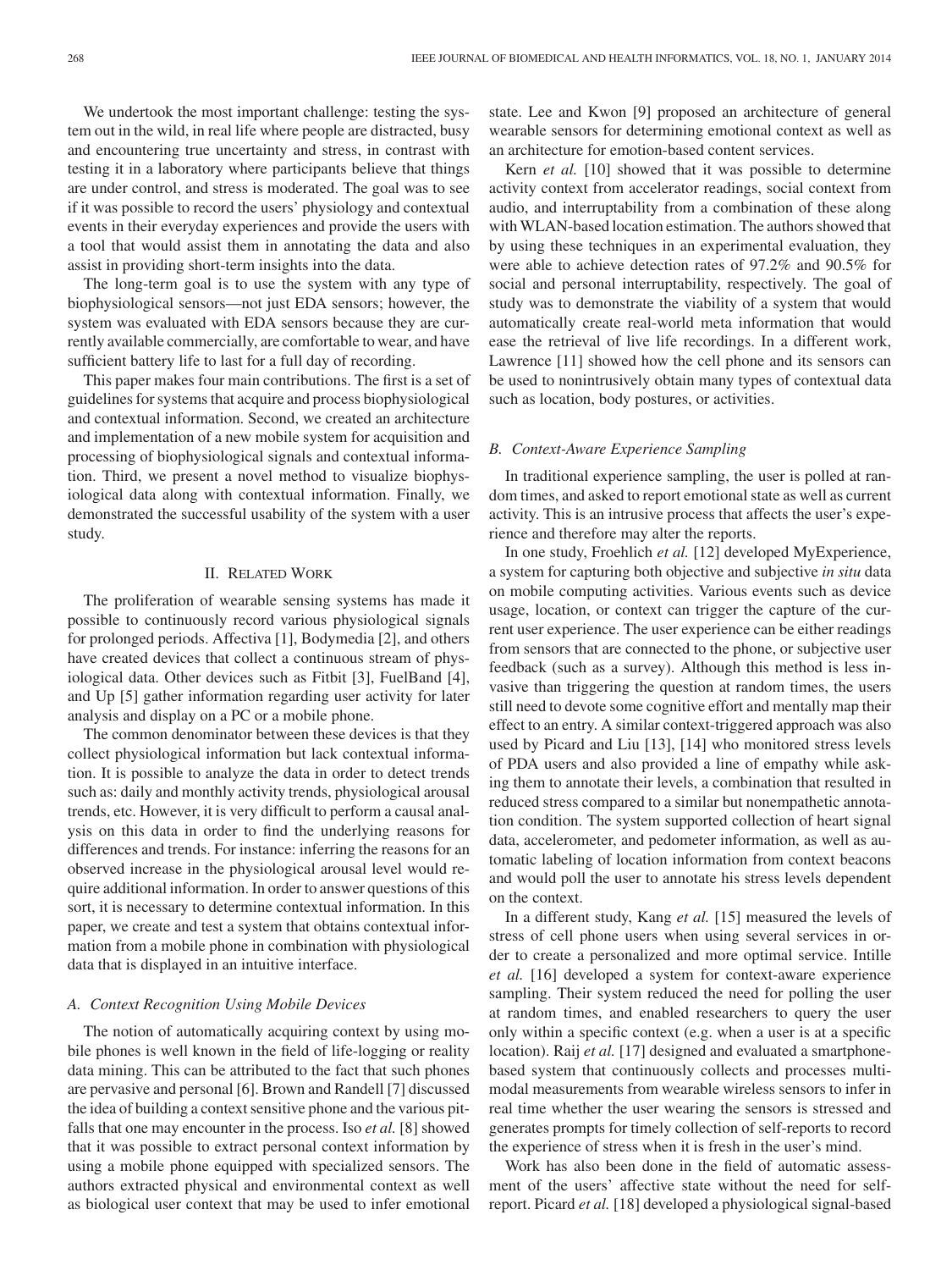emotion recognition system that used a facial muscle tension sensor, photoplethysmyograph, electrodermal activity (EDA), and a respiration sensor. Kim and Bang [19] proposed a similar system that uses EDA, skin temperature, and ECG sensors. Ertin *et al.* [20] developed a wearable wireless sensor suite that collects and processes cardiovascular, respiratory, and thermoregularity measurements on a smartphone in order to inform about the user's level of stress.

#### III. SYSTEM DESIGN AND ARCHITECTURE

In a system that annotates biophysiological data, there are several necessary components. The first is the sensor, which will acquire the physiological data and store it in digital format. The second is a component that will acquire the contextual data and provide the annotations. The third component is the backend server, which processes, integrates, and stores both the biophysiological and the contextual data. And finally, the interface is a component that provides the user with a convenient means for accessing, annotating, and interpreting the data. In the following sections, we will describe each of these elements in detail.

## *A. Physiological Data Acquisition*

The FEEL system was designed to work with any physiological time series data. For the purpose of evaluating the system, a sensor that would satisfy the following requirements were selected.

- 1) Comfortable to wear for prolonged periods of time.
- 2) Extended battery life that would enable a day of operation without charging.
- 3) Simple operation that would enable unobtrusive data acquisition.

The Q sensor manufactured by Affectiva complies with these criteria. The Q sensor measures EDA or changes in the skin's ability to conduct electricity. The changes are a direct result of the sympathetic nervous system (SNS) [21] controlling the sweat glands in the subdermal layer. As the glands receive SNS activation, the skin conductance increases. The changes in the skin hydration may be the result of emotional changes, cognitive, physical load, sweating, or thermo-regulation. The Q sensor can measure these minuscule changes and store them in a digital format within the sensor for later retrieval. The sensor also records skin temperature and three-axis accelerometer. A USB connector enables the user to connect the sensor to a computer and download the data.

# *B. Acquiring Contextual Data—Using the Mobile Phone as a Platform*

Mobile technology is ubiquitous [6]: Over 87% of people in the world [22] currently own a mobile phone. In addition to enabling individuals to communicate with one another and access information anywhere, modern mobile phones have a multitude of sensors. Microphones, cameras, accelerometers, GPS, and similar all provide the means for applications to read the state of the user and of his or her immediate environment.

These communication and sensing capabilities make the mobile phone an exceptional tool for determining context. The modern mobile phone is very compact yet has sufficient processing power to execute very demanding applications and therefore is well suited for this type of project. And finally, the mobile phone is one of the indispensable objects that people carry with them [23] and as such is a good proxy for people's interaction with the environment.

# *C. FEEL Mobile Client*

The FEEL Mobile Client (FMC) is a Java Android application architected and written by the first author, which runs as a background service on the user's mobile phone. Its main objective is capturing changes in the user's context and sending them to the backend server for processing and storage. The FMC starts automatically when the phone is powered on and is very lightweight in terms of memory, processor, and battery usage. It was decided to support Android because it is a widely deployed platform, has excellent developer support, and enables easy access to all of the phone's content (calendar, emails) and sensors (GPS, accelerometers, Bluetooth) via a uniform API. In the future, it will be possible to support IOS and Windows Mobile. The design principles leading the design of the FMC were as follows.

- 1) *Unobtrusiveness*—this was probably the most significant principle. By definition, FEEL should sample the user's context without interrupting the user. An application that requires the user to actively perform actions is intrusive and may alter the very context that it is trying to measure.
- 2) *Robustness*—the primary goal of the FMC is data collection; therefore, it is imperative that the application maintains a persistent data store. If the user is in an area that does not have mobile coverage, the FMC should retain the data until connectivity is resumed.
- 3) *Low battery use*—short battery life would have a negative impact on the data collection. If the phone shuts down, there will be a gap in the data collection process. In addition, the user may not agree to use the application if it shortens the phone's battery life.
- 4) *Low processor usage*—the FMC should not affect any other of the applications running on the phone and should not block or delay any OS services.
- 5) *Extendibility*—novel mobile phones with new types of sensors are constantly introduced to the market. Supporting new types of sensors should have few consequences on the FMC architecture. The sensor monitors encapsulate the sensor specific data types and the communication layers need not be aware of those.
- 6) *Portability*—the FMC was designed to run on a variety of Android mobile phones. Because it is lightweight, it may run on older devices with slower processors and smaller memory sizes. Additionally, it does not utilize any device manufacture proprietary APIs but rather pure Android APIs.

The FMC is composed of the following modules.

*Activity monitors***—**these monitors are tailored to listen for occurrences of specific events or changes in the users context.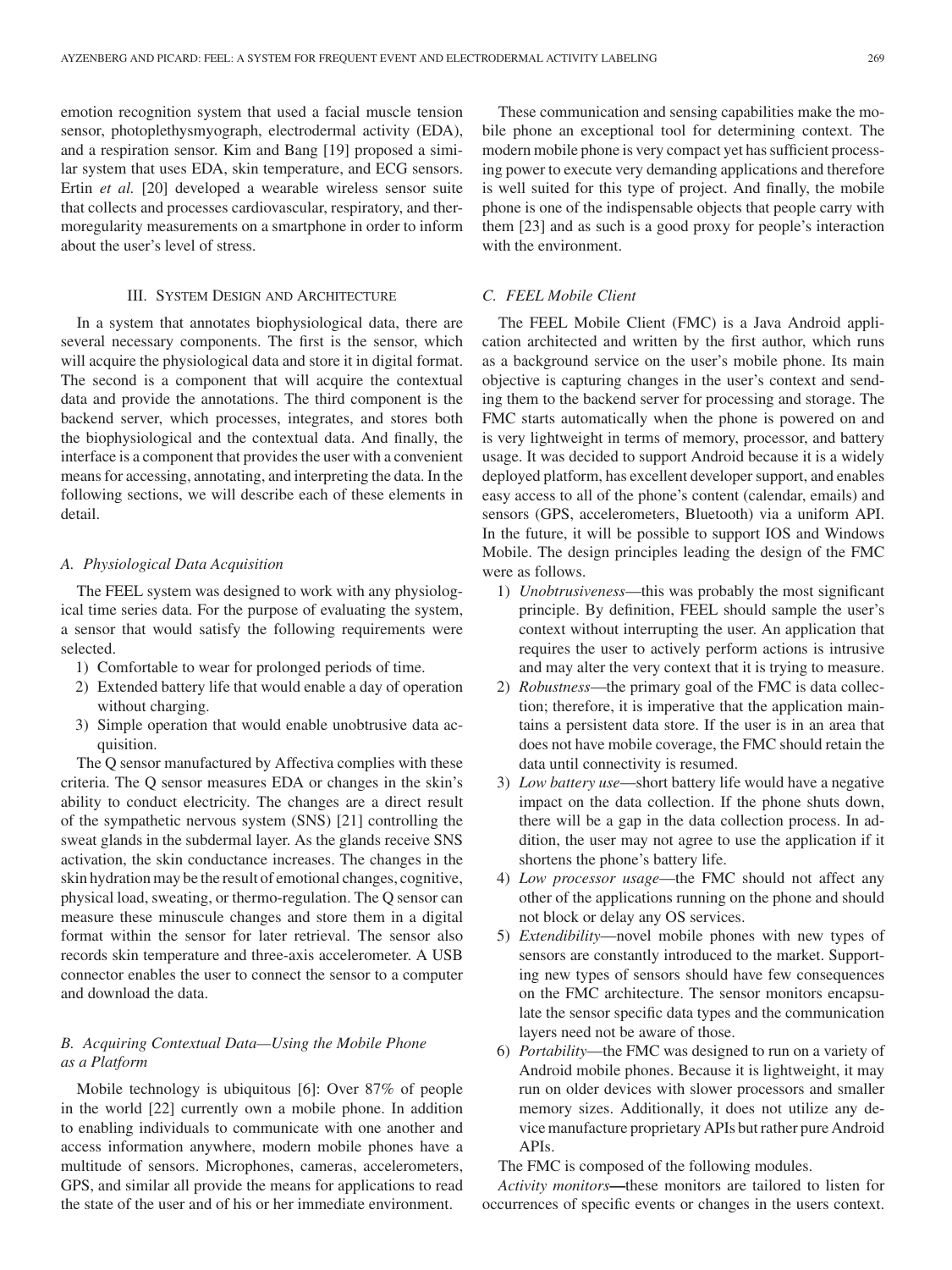A monitor may be of one of the two types: event-triggered or periodic. An event-triggered monitor is asynchronous. It registers itself to receive notifications on the occurrences of events as they occur in real time. For instance, the phone-call monitor will be activated every time an incoming phone call arrives or when the user initiates a new phone call (an off-hook event). Periodic monitors are synchronous and are activated in fixed intervals, perform a set of actions, and are then suspended until the next interval. The period is set to create a good balance between device battery life and event detection latency. An example for a periodic monitor is the location monitor. It is activated every 30 min and determines whether the current location reading has changed from the previous reading. After determining that an event took place, the activity monitors sends a message to the event listener module.

The following activity monitors are currently supported:

*Phone-call monitor*—the phone-call monitor is event triggered and supports the following events: incoming call start, incoming call end, outgoing call start, and outgoing call end. The monitor also measures the duration of the conversation. At the end of the call, a message is generated. *Calendar monitor* this is a periodic monitor that is activated every 30 min. It scans the users Google calendar and determines which calendar entries start in the upcoming hour and sends these as messages to the event listener. *Email monitor—*this is an event-triggered monitor that is triggered every time the user starts reading an email or finishes reading an email. Currently, the K9mail [24] client is supported. The K9mail client is an open-source Android email client that was modified in order to generate an event each time a user selects an email for reading, and each time a user exits a mail reading view. The monitor measures when the event occurred and what was the duration of the reading. When the user finishes reading the email a message is sent to the event listener. *Location monitor—*This monitor is a periodic monitor that is activated every 30 min. It determines whether the current location is different than previously read location using GPS and WiFi. In the case of a change, a message is sent to the event listener. *Event listener—*the event listener provides the activity monitors with an interface for buffering events prior to their transmission to the FEEL backend server. The event listener stores the events in a queue located in the phone memory. The buffer is used to prevent cases where the ingress of event rates exceeds the egress of the transmission rate to the backend server. *Event transmitter—*this module sends events to the backend server located in the cloud. The event transmitter is suspended and waits for messages in the message queue. It reads each event from the queue, formats a URL, and tries to initiate an HTTP connection with the backend server. When the connection succeeds, the event transmitter sends the event details encoded in an HTTP GET request. The event transmitter was designed with robustness in mind. There may be times when the connection to the backend server will fail; the backend server may be down for maintenance, the user may be located in an area with no network coverage, or at peak times the server may be momentarily inaccessible due to an overload by other requests. In order to support unexpected scenarios such as these, a retry mechanism was implemented.



Fig. 1. FEEL backend server. The server collects the biophysiological sensor data and mobile phone contextual data and stores it within the database. The user can access the data using a web browser.

In case the connection fails, the transmitter will retry the transmission and repeat this process three times. Finally, if the transmission fails after these retries, the transmitter will suspend itself and retry the whole transmission process after 20 min in order to preserve battery life. *User interface—*the user interface (UI) module provides a user interface to the FMC. It enables the user to view the number of events currently stored in the internal queue waiting for transmission to the backend server as well as the time of the last connection to the server.

The FMC UI also enables manual initiation of the calendar monitor to run within a window of two dates. All calendar entries that appear within the configured window are sent to the backend server. This is useful in case the user added entries to the calendar retroactively. The monitor will only detect them in case they are in the future, and, therefore, it is necessary to initiate the calendar monitor manually using the interface.

# *D. Backend Server*

The FEEL system was designed with cloud computing paradigms in mind. Cloud computing enables high availability and scalability, which are desirable qualities in a large data, computationally intensive application such as this. In addition, high availability is necessary because the events are sent in real time to the server. This enables data processing in real time and in the future will facilitate for the system to perform interventions.

Another key consideration made in the design of the server was to maintain separation between the database logic, the application logic, and the user interface and each of these should be fully self-contained. The model-view-controller (MVC) [25] design pattern was used. By using MVC, it is possible to extend the application and add additional functionality to specific elements with little or no modification to others. One could for instance change the layout of the web page without affecting the database or the application logic.

The server is composed of the following elements (see Fig. 1). *Web server—*the web server has a dual purpose—it is used both for receiving events from the FMC and for serving the user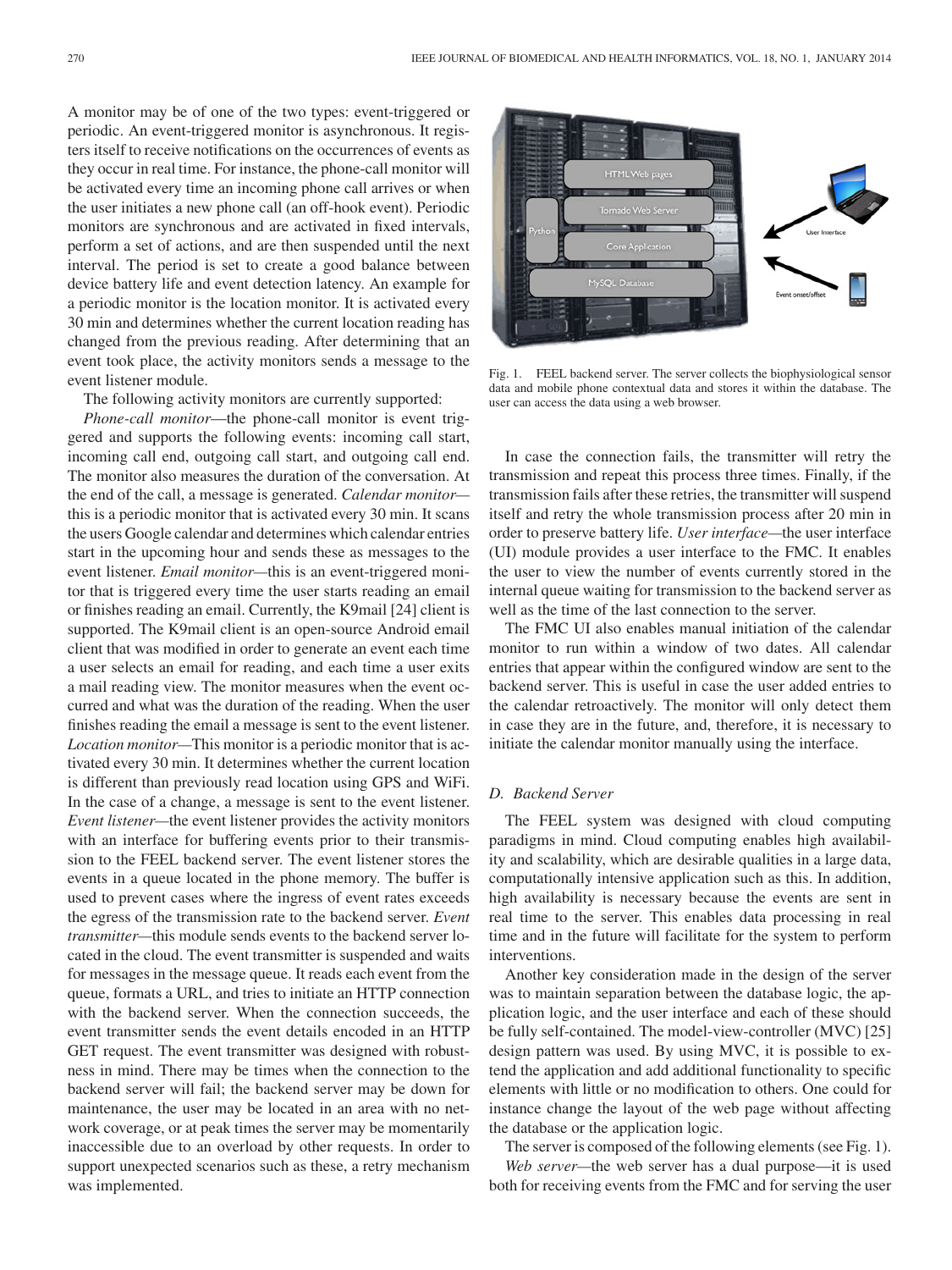interface web pages. We will discuss the latter functionality in the user interface section.

Tornado 2.0 [26] is the web server that was selected for the system. It is open source, lightweight, scalable, nonblocking, and can handle thousands of simultaneous connections. Tornado is implemented entirely in Python and does not have any dependence on external modules. In the FEEL implementation, Tornado is configured to run multiple instances in parallel to support concurrent connections. Each instance runs in a separate process, and the processes are distributed evenly to run across multiple processors (or cores) on a single machine. *Core application—*the FEEL core application manages the data and signal processing, data storage and data retrieval, and usersession information.

The core application is written completely in Python, an opensource object-oriented programming language. Python was chosen because of its ease of use, maintainability, platform independence, and the large number of available modules. An additional strength is the availability of NumPy [27] and SciPy [28] : open-source packages for scientific computing with Python, rather than using a commercial data analysis product such as MATLAB that provides comparable functionality. Python version 2.7.1 was used along with NumPy version 1.5.1 and SciPy version 0.8.0.

Other Python modules that were used include md5 implements the interface to RSA's MD5 message digest algorithm; UUID—provides immutable Universally Unique Identifiers (UUIDs); and, hashlib—implements a common interface to many different secure hash and message digest algorithms.

*Database server—*The database server stores the following.

- 1) *Physiological sensor data* —EDA, skin temperature, and accelerometer data. The sensor data are divided into segments of 30 min each for fast and flexible access to specific measurement times.
- 2) *Events and user context* —phone call information, calendar entries, email reading, and location information.
- 3) *User self-report data*—event descriptions, valence, arousal, and event recall clarity.
- 4) *User profiles and session information* —user email, phone number, encrypted password, and current session.

MySQL [28], the world's leading open-source relational database was chosen as the system database. Its major benefits are high performance, high reliability, ease of use, and widely available support from the open-source community.

*Server hardware and operating system*: The FEEL system was tested on a 64-bit Quad core AMD Opteron(tm) Processor 6180 SE. The cores were running at 2.5 GHz. The system had 2 GB of RAM. The operating system (OS) was Ubuntu Linux 11.04, kernel version 2.6.38–13.

## *E. Signal Processing*

The FEEL system is designed to determine the high arousal points in a user's day. Several algorithms were evaluated to this end. These algorithms were executed on a labeled dataset with the end goal of correctly determining the most arousing points of the day.

In all algorithms, the signal is smoothed in order to eliminate high-frequency components, such as movement artifacts. To achieve this, the Python NumPy convolution function was used. Algorithm 1 selects the highest peaks. The most arousing events did not always produce the highest peaks, but rather wider peaks (a higher level of EDA that lasted longer). Algorithm 2 selects the peaks with "slowest decay" (the highest negative gradient). The downside of this approach is that very low peaks are selected as well. Algorithm 3 produced sufficient results—it sorts the peaks according to the number of skin conductance responses (SCRs) counted during 10 min (5 min prior to the local maxima, and 5 min after). In most cases, it detected the peaks associated with the arousing events. Algorithm 4 ordered the peaks according to accelerometer activity levels (using the first, second, and infinite moments of accelerometer data as a measure for activity). The downside of this approach is that some of the most arousing events involved a high level of activity—for instance, running due to being late to an important meeting.

It was decided to use Algorithm 3 for the duration of the study. The chosen algorithm finds the peaks associated with the highest skin conductance level (SCL), which describes the overall conductivity of the skin over a period of time that typically ranges between tens of seconds to tens of minutes. It is usually thought that high SCL is not triggered by a specific event, but due to a general level of high arousal. The next step of the algorithm counts the number of SCRs over a window of 10 min around the detected SCL peak (5 min prior to the peak and 5 min after the peak). SCRs usually last for several seconds, are high-frequency changes to the EDA signal in contrast with the slow changes in the SCL, and are elicited by specific stimuli. We assume that a very arousing event will result in a large number of SCRs.

Whenever the user requests to view a stream of EDA, the FEEL core application performs peak detection in real time on the signal. Therefore, designing an algorithm with low run-time complexity was important for providing a reactive system and a good user experience.

Initially, the signal-processing code was written in Python. Preliminary trials suggested that this approach would result in a very slow system response. Processing the EDA for one day for a single user took between 30 and 60 s. As a result, the signal-processing code was re-written in C, which provides significantly faster execution times. The Python Weave module was used in order to call the C signal-processing code from within the Python code. EDA processing time was reduced to 5–10 s, which produced a noticeable improvement in system responsiveness.

#### *F. User Interface*

The FEEL user interface is implemented as a web application. This approach was preferred over developing a standalone graphical user interface (GUI) client application for the following reasons.

1) *Platform independence*—a standalone GUI application is heavily dependent on the underlying OS, and it would have been necessary to develop such an implementation for multiple OS (Windows, Linux, and MAC OS-X) to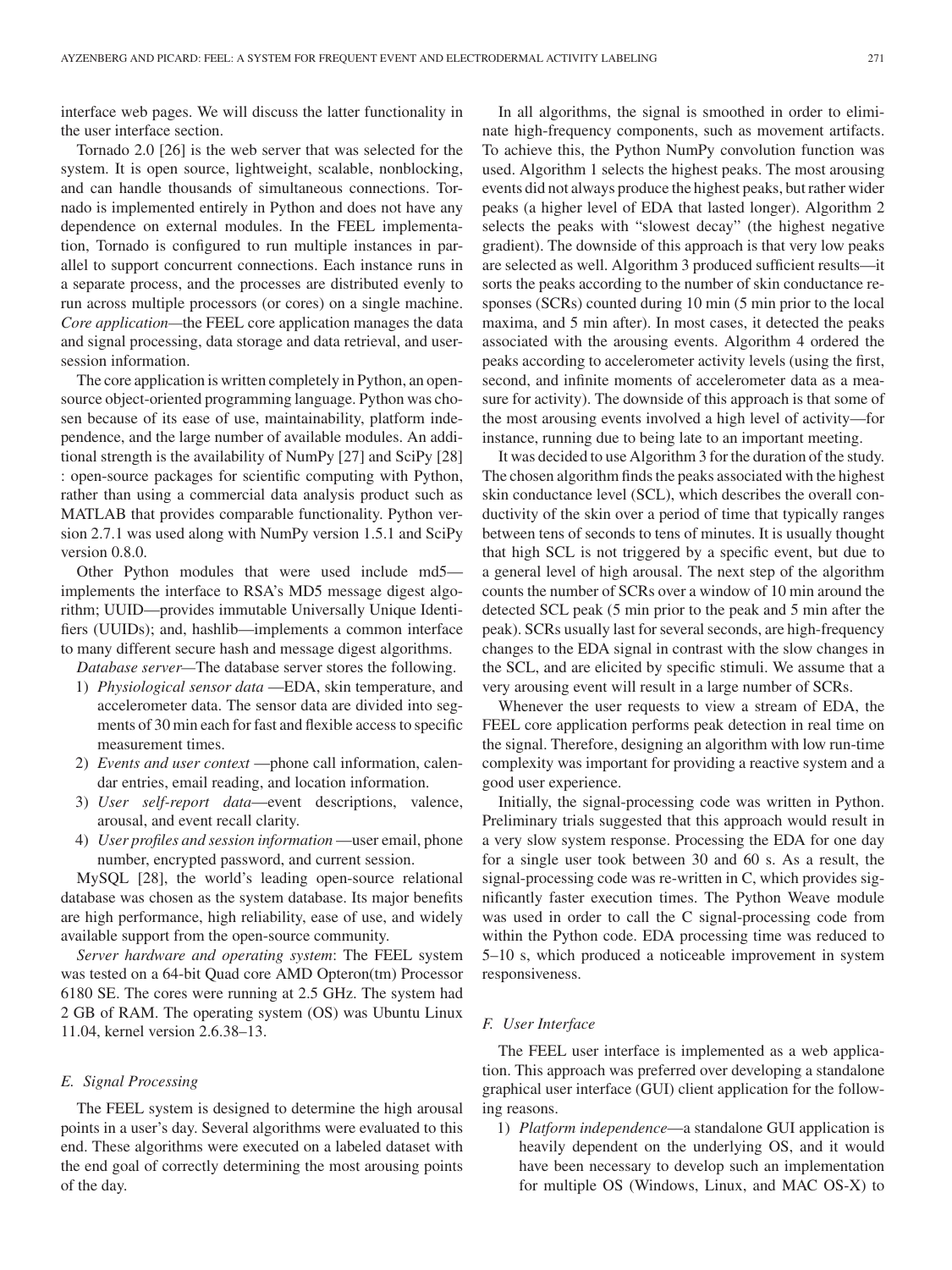

Fig. 2. Contextual viewer. This interface presents the biophysiological signal and contextual information overlaid on top of it. The signal includes EDA, skin temperature, accelerometer, and overall arousal level. The contextual information includes email readings, phone calls, calendar entries, and geo-location information.

support the various users and each with their own choice of OS. A web application can run on any OS that includes a modern web browser that supports JavaScript.

- 2) *Ease of deployment*—no installation is necessary. Users access the application by using a web browser and entering a URL in the browser address bar.
- 3) *Ease of support*—in the case of bug fixes or new features, only one instance of the software needs to be fixed. Redeployment of the new version is as simple as restarting the backend web server.
- 4) *Low processing power*—web applications typically require less processing power on the client. The bulk of the data processing is done on the server and only the results are sent to the client.
- 5) *Mobile device support*—modern mobile devices include web browsers that are able to run web applications. An additional benefit is extended battery life as most of the processing is done on the backend server.

The UI is rendered using a combination of HTML, JavaScript, and CSS, which provide the flexibility to format each displayed element and perform various manipulations (such as hiding, moving, resizing, etc.) on elements during run-time. AJAX is used to receive data from the backend server in an asynchronous manner. This saves the need to reload the HTML page each time new data are requested and creates a responsive interface.

*1) Login Screen:* The user may either signup or login to the system by providing an email address, mobile phone number, and password. The login screen also contains links to download the FEEL mobile client and the modified version of the K9 mobile email client.

*2) Event Viewer:* The event viewer (see Fig. 2, top left) enables the user to view all of the recorded events in a convenient table. The "Type" column shows what type of event was captured, the "Time" column shows the time that the event occurred, the 'Duration' column shows amount of time between event onset and offset, and the "Memo" column shows additional information used for event recall. The "Memo" column may contain the phone number and contact name in case of a phone call, the calendar entry title in case of a calendar entry, and the email subject in case of a read-email event.

The event viewer also enables sorting of the events according to type, time, duration, or memo. Clicking on the relevant column header does this. It is possible to switch between ascending and descending sorts by clicking the column header repeatedly. Clicking on an entry in the event viewer will load the corresponding physiological recording data in a frame below the event viewer. The event user was implemented using JqGrid [29].

*3) Calendar Widget:* This widget (see Fig. 2, top center) enables the user to view the recordings of a specific date. The physiological data and event data are displayed in a frame below the widget. The displayed range is between midnight of the day before the selected date and midnight of the selected date.

*4) EDA Display:* This frame (see Fig. 2, bottom left) displays the user's EDA, skin temperature, and accelerometer data along with the events that were recorded during the same time frame. Although in the current implementation the frame is used for displaying EDA, it may be used for displaying other time series data as well. Icons overlaid below the EDA signal represent the various types of events. When hovering the mouse over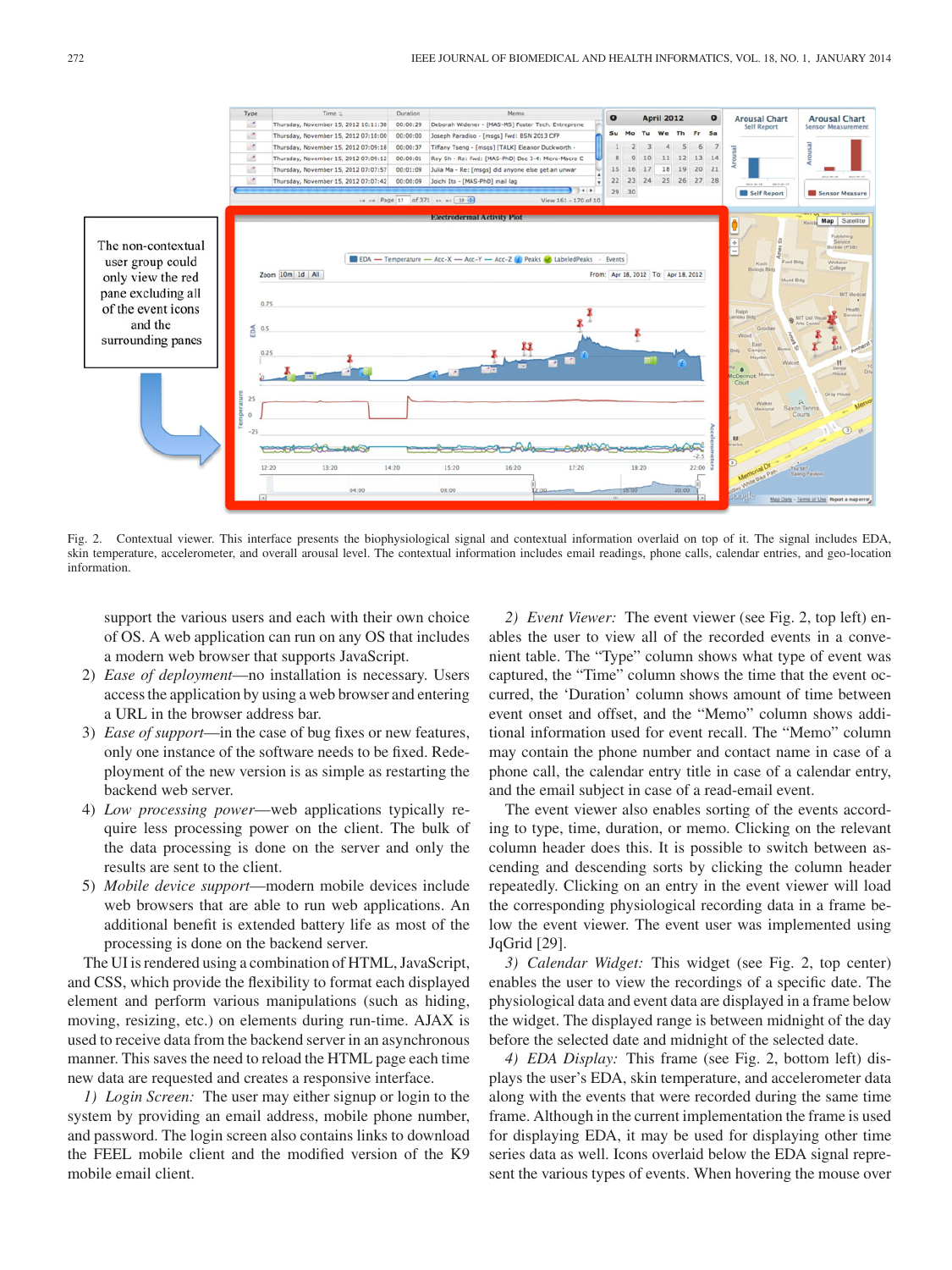an event, the event details are displayed. This is done in order to cause minimal obstruction to the EDA signal view. By clicking on a series type in the legend, it is possible to hide/show that series in the frame. The EDA display was implemented using the HighStock [30] framework.

The following types of zoom are supported.

- 1) *Click and drag* —clicking within the EDA plot area and dragging will zoom into the marked area.
- 2) *Navigator series* —a small series below the main series, displaying a view of the entire dataset. It provides tools to zoom in and out on parts of the data as well as panning across the dataset.
- 3) *Range selector* —the range selector is a tool for selecting ranges to display within the chart. It provides buttons to select preconfigured ranges in the chart: 10 min, 1 day and the full dataset for a selected range.

*5) Location Viewer:* This frame (see Fig. 2, bottom right) displays the user's historical locations overlaid on a map. Each location is marked by a red pin. When the mouse hovers over a specific pin, the time of the location recording is displayed. When a user selects a date, all of the locations that the user visited during that date are displayed. The locations are also overlaid on the EDA signal using the same red pin icon. When clicking a location pin on the EDA signal, the map viewer is automatically adjusted to display that location in the center of the map frame. It is possible to select between Map display mode, Satellite display mode and Street View mode. Panning and zooming are also supported.

*6) User Self-Report:* The FEEL system performs tonic level peak detection on the EDA signal and selects three peaks for the user to provide additional details. When the user clicks a peak marked with an exclamation mark, a dialog containing a form will be displayed. After the user fills in all the fields and clicks the Save button, the report is sent to the backend server. Once a report is submitted, the blue exclamation mark is replaced by a green tick mark, which signifies that a report has been already submitted for that peak.

## IV. SYSTEM EVALUATION

The study protocol was preapproved by the MIT committee on the use of humans as experimental subjects. The goal of the system evaluation is twofold.

- 1) Ensuring that the system operates as expected and that it fulfills its design goals.
- 2) Obtaining feedback from the participants about the system usability and overall value.

We hypothesized that that the FEEL platform increases the data collection effectiveness and the quality of data that is collected. We examine measures of these in a controlled study, described below.

## *A. Participant Recruitment*

Participants were recruited by sending emails to multiple mailing lists at MIT. In order to be eligible, candidates had to satisfy the following constraints.

1) Participant owns an Android mobile phone.

- 2) Participant uses the Google calendar application to manage activities.
- 3) Participants read emails mainly on their mobile phones.

Participants would not be eligible if they are taking any medication that can have arousing or calming effects (including ADHD medication) or have a problem wearing a wrist sensor (skin condition, etc.).

Each potential candidate was invited to a screening session that lasted 20 min. During the session, the candidate received an explanation of the study protocol and requirements. In addition, the candidate was asked to wear a Bluetooth EDA wrist sensor on each wrist. The goal of this was to determine if the candidate has sufficient EDA response to stimuli. At a random point during the screening session, a loud tone was generated in order to evoke an EDA startle response. Candidates that exhibited an amplitude change of less than 0.05  $\mu$ Siemens could not participate in the study.

We recruited ten graduate students for the study. The average age of the participants was  $30.8$  (SD = 4.2), the youngest was 25 and the oldest was 35. Nine of the participants were male, and one was female.

# *B. Study*

Participants were asked to wear a pair of commercial EDA wrist biosensors on their left and right wrists for a period of 10 days. The sensors measure EDA, skin temperature, and threeaxis accelerometer, and store the readings on an internal SD card. The data can be downloaded from the sensor via a USB cable. Participants were instructed to wear the sensors for as long as possible and to take them off and charge them when bathing.

The FMC application and modified K9 were installed on participant's phones. Each participant was directed to only read emails using the K9 client for the duration of the study.

- The FMC application collected the following data.
- 1) *Calendar event details*—subject, start time, end time, location, and participants.
- 2) *Phone call details*—start time, end time, and recipient.
- 3) *Email reading*—start time, end time, subject, and recipients.
- 4) *Location*—latitude, longitude, accuracy, and time.

The study participants divided into two groups of five. Each group would have access to a different type of interface during the stages of the study. Participants were not told that they would be using different interfaces at different stages.

*Interface I—noncontextual viewer:* This interface does not include any contextual data. The user can only view EDA, temperature, and accelerometer data as well as arousal self-report data. This interface is representative of many of the wearable sensor systems available today, which mostly provide access to the raw sensor data (see the red frame within Fig. 2).

*Interface II—contextual viewer:* This interface presents the biophysiological signal and contextual information overlaid on top of it. The signal includes EDA, skin temperature, accelerometer, and overall arousal level. The contextual information includes email readings, phone calls, calendar entries, and geolocation information (see Fig. 2).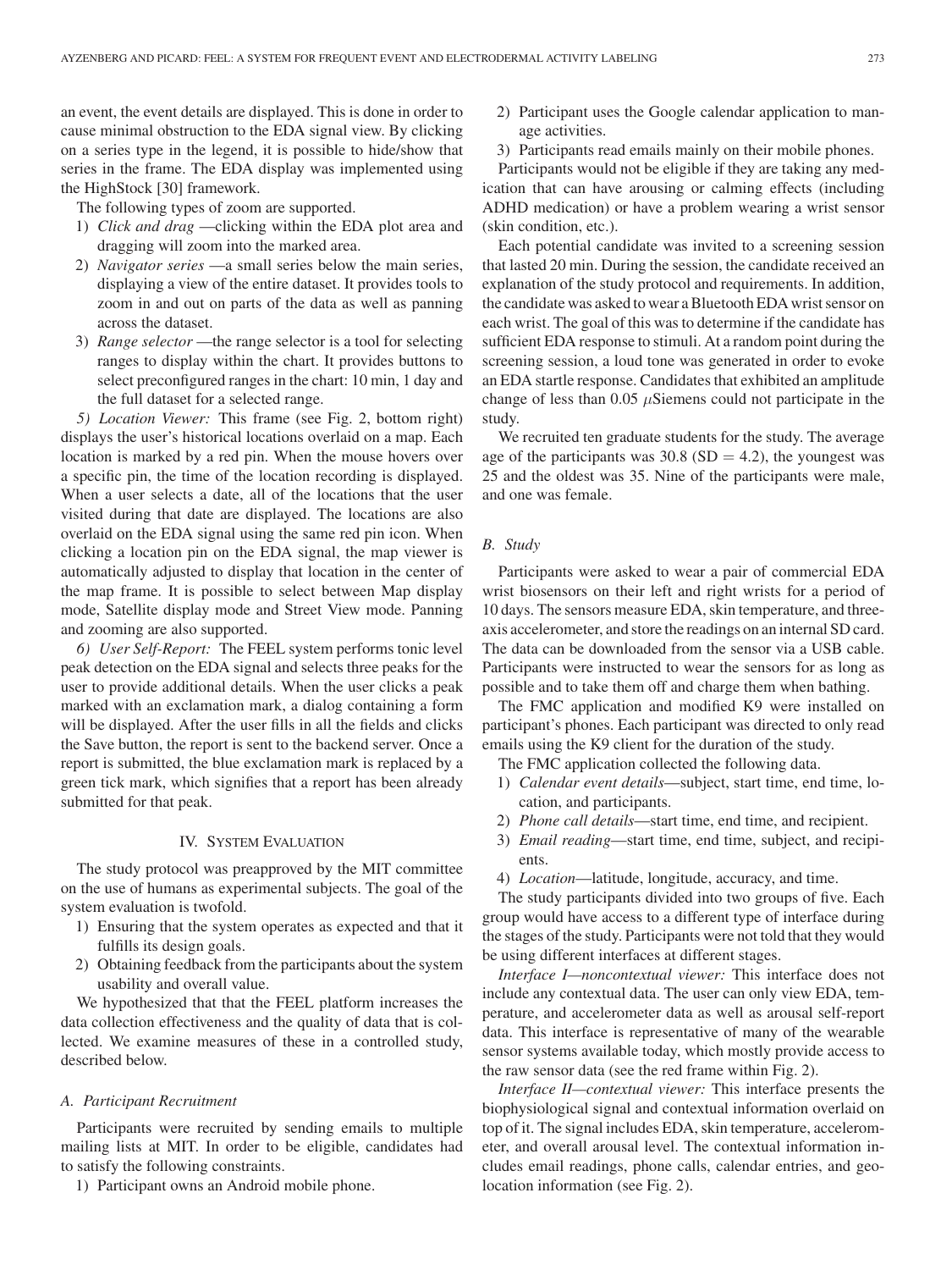## *C. Stage 1 (Days 1–5)*

At the end of each day, the participants were asked to upload their right-hand sensor recording files to the FEEL website. The users were requested to view their EDA recording and to annotate 3–4 peaks that were marked on the plot by the software. The algorithm detects local maxima, and sorts them according to the number of SCRs in a window of 10 min. The peaks with the highest number of SCRs are selected for annotation.

During this stage, the first group of participants could only access the noncontextual interface, while the second group could access the contextual interface. This was done in order to test whether the participants had access to the contextual data would affect their event recall.

When a user clicked a marked peak, an annotation dialog opened. The users were asked to describe what occurred approximately at the time of the peak, and to rate the accuracy of their label on a seven-point Likert scale. Next, the users were asked to rate their valence at the time of the peak (negative versus positive) and their arousal (calm versus excited). We used the nine-point Self-Assessment Manikin pictorial scale developed by Bradley and Lang [31] in order to assess the user's emotional reaction to the event. We also asked the users to rate their confidence in their valence and arousal scores on a sevenpoint Likert scale. Finally, the users were asked how clearly they recalled what happened at the time on a seven-point Likert scale and whether they had any additional information to add.

#### *D. Stage 2 (Days 6–10)*

In this stage, participants were asked to upload their righthand sensor data at the end of each day, similar to stage 1, but with the following differences:

- 1) We wanted to test if the contextual interface enabled a higher level of recall of the events: the participants were asked to annotate the peaks for each day after two days had passed, and not at the end of the day.
- 2) The first group of participants, which could previously only access the noncontextual interface, got access to the contextual interface. The second group, which previously accessed the contextual interface, could only access the noncontextual interface. The switch was done in order to mitigate any recall improvement that the participants might have due to training themselves to remember information after prolonged use of the noncontextual system.

# *E. Ethnographic Study*

At the end of the study, we performed an ethnographic interview to obtain qualitative information on the usability of the new tool. In the first part of the interview, we asked the participants to fill in two sets of surveys. The first survey was asked to assess system usability. We used the system usability scale (SUS) [45], which is a simple, 10-item scale giving a global view of subjective assessments of usability. SUS questions are answered on a seven-point Likert scale and yield a single number representing a composite measure of the overall usability of the system. The second survey was used to assess the user's experience during

the use of the system. This survey contained the following nine questions that were answered on a seven-point Likert scale (1  $=$  strongly disagree,  $7 =$  strongly agree):

- 1) This application is fun to use.
- 2) I would recommend this application to my friend.
- 3) I prefer maintaining my own journal for recording context.
- 4) I think FEEL is more reliable than maintaining my own journal.
- 5) I would use this application regularly.
- 6) The data collected with FEEL has provided me with insights regarding my responses to events.
- 7) I really like having the possibility of viewing the contextual data along with the EDA.
- 8) The sensors were comfortable to wear.
- 9) The Mobile Application was nonintrusive and did not require any attention.

In the second part of the interview, we asked the participants open-ended questions regarding their personal experience during the study. We wanted to determine which features the users found useful, which features were difficult to user or provide little value, and what features they would have liked to see implemented.

# V. RESULTS AND DISCUSSION

The FEEL system collected data from 10 participants for 10 days, yielding a total of 100 days of data. There were a total of 337 annotations and a total of 947 Mbytes of EDA sensor data uploaded to the system. The mobile client collected 4217 location events, 2595 email reading events, 983 phone calls, and 211 calendar entries.

The system functioned as intended, exhibited stability, and no serious exceptions were reported. There was no need for any reboot or any software modifications during the study.

#### *A. System Effectiveness*

We wanted to assess whether the system affects user recall of events and hypothesized that if contextual information is related to emotional event recall; then providing contextual information to users will improve their confidence level when annotating EDA peaks. In order to test this hypothesis, the study population was divided into two groups. One group (A) had access to the contextual information alongside the sensor data, while the other group (B) had access to the sensor data alone. During the first stage of the study, both groups were asked to annotate their recorded EDA at the end of each day. For each annotation the participants were asked to rate how clearly they recall the event, how accurate is the annotation label, and what their confidence level is for both the arousal and valence rating of the event on the seven-point Likert scales. The average ratings, all with a median value of 6, can be seen in Table I. These ratings are also illustrated in Fig. 3. Running the Wilcoxon rank sum test (equivalent to the Mann–Whitney U test) on both groups of the participant ratings during stage 1 produced results also shown in Table I. It is evident that there is no significant difference between the groups in terms of the annotation clarity, accuracy, and valence and arousal rating confidence. It seems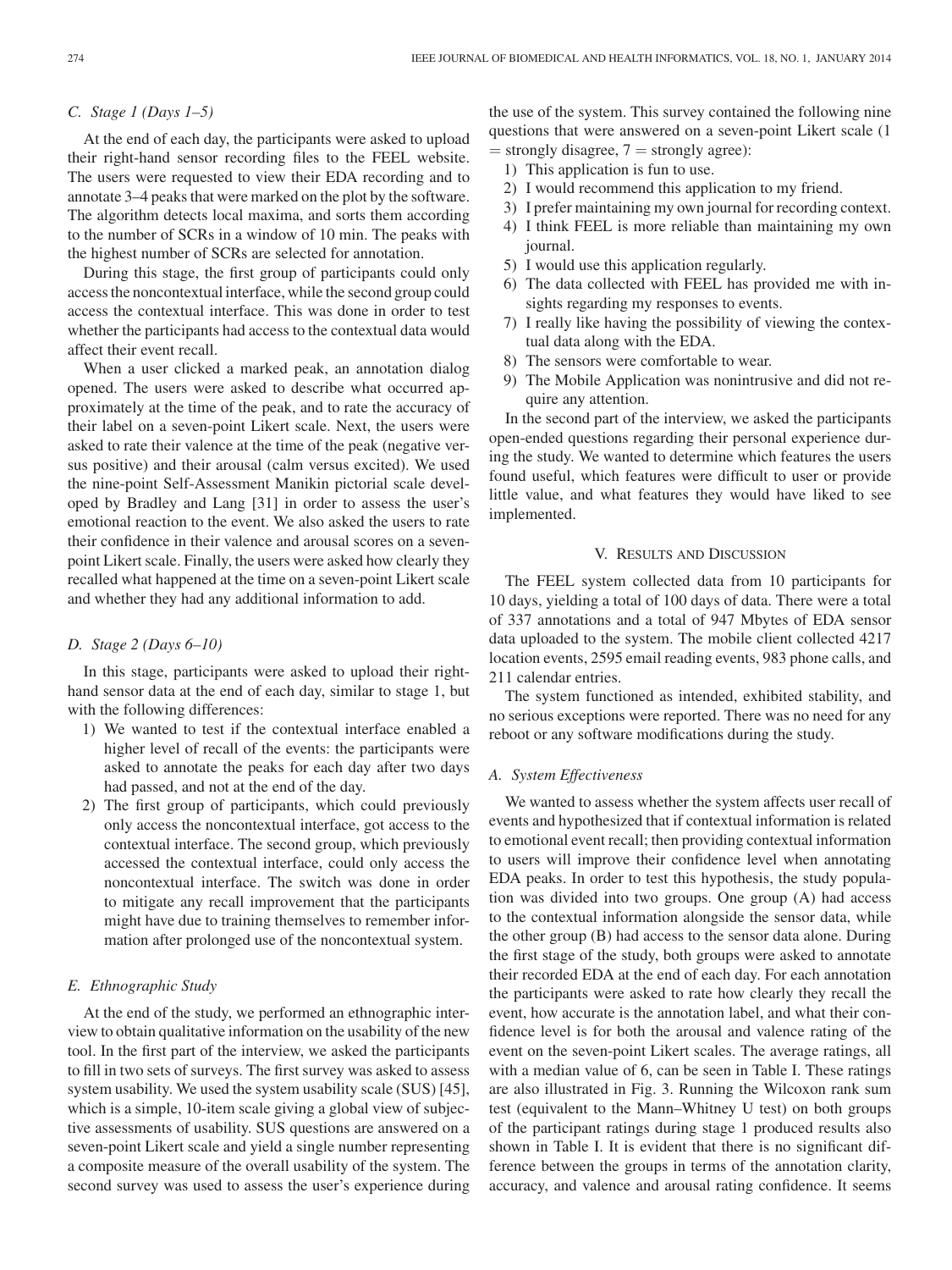|                                                                                               | Stage 1<br>Average ratings (stddev) / median |                  | Stage 2                           |                       | <b>Stage 1 Wilcoxon</b> |             | <b>Stage 2 Wilcoxon</b> |             |
|-----------------------------------------------------------------------------------------------|----------------------------------------------|------------------|-----------------------------------|-----------------------|-------------------------|-------------|-------------------------|-------------|
|                                                                                               |                                              |                  | Average ratings (stddev) / median |                       | Rank-sum test           |             | <b>Rank-sum test</b>    |             |
|                                                                                               | <b>Group A</b>                               | <b>Group B</b>   | <b>Group A</b>                    | <b>Group B</b>        | P-Value                 | <b>Null</b> | P-Value                 | <b>Null</b> |
|                                                                                               | (contextual)                                 | (non-contextual) | (non-contextual)                  | (contextual)          | (0.05)                  | Hypoth.     | (0.05)                  | Hypoth.     |
| <b>Annotation Clarity</b>                                                                     | 5.439(1.370)/6                               | 5.285(1.632)/6   | 3.151(1.762)/4                    | 4.666(2.209)/6        | 0.8060                  | Accepted    | 4.0649e-05              | Rejected    |
| <b>Annotation Accuracy</b>                                                                    | 5.682(1.413)/6                               | 5.654(1.392)/6   | 3.5941(1.884)/3                   | 5.422(1.835)/5        | 0.9265                  | Accepted    | 1.0471e-09              | Rejected    |
| <b>Valence Confidence</b>                                                                     | 5.451(1.491)/6                               | 5.571(1.337)/6   | 3.683(1.891)/4                    | 4.8777(1.841)/6       | 0.5172                  | Accepted    | 2.8929e-05              | Rejected    |
| <b>Arousal Confidence</b>                                                                     | 5.463(1.475)/6                               | 5.500(1.207)/6   | 3.620(1.869)/4                    | 4.755(1.743)/5        | 0.8166                  | Accepted    | 5.3354e-05              | Rejected    |
|                                                                                               |                                              |                  |                                   |                       |                         |             |                         |             |
|                                                                                               |                                              |                  |                                   |                       |                         |             |                         |             |
| 8 <sub>1</sub>                                                                                | Stage 1: Same day recall                     |                  |                                   | Stage_2: 2-day recall |                         |             |                         |             |
| ᠇<br>$C_{\text{main}}$ $\Lambda$ $\Omega_{\text{final}}$<br><b>Contract Contract Contract</b> |                                              |                  |                                   |                       |                         |             |                         |             |

TABLE I AVERAGE RATINGS (INCLUDING STANDARD DEVIATIONS AND MEDIANS) AND WILCOXON RANK SUM TESTS FOR BOTH EXPERIMENT STAGES



Fig. 3. Average ratings for each stage of the experiment. Stage 1 ratings are on the left side and stage 2 ratings are on the right side.

that providing contextual information did not affect the recall of the same days' events; this may be because only a short period had passed between the event itself and its annotation. During the second stage of the study, the participants were requested to annotate their EDA signals only after two days had passed, instead of at the end of the day for the events being annotated. In addition, the interfaces were switched: group A was given the noncontextual interface and group B was given the contextual interface. Running the Wilcoxon rank sum test (equivalent to the Mann–Whitney U test) on both groups of the participant ratings during stage 2 produced the statistically significant results given in Table I.

On average, the valence rating confidence and arousal rating confidence are higher by 33% and 30%, respectively, when the context is provided. In addition, the clarity and accuracy of annotations is higher by 47.8% and 50.8%, respectively.

These results suggest that by providing users with contextual information for annotations of "the day before yesterday", the FEEL system enables the users to annotate biophysiological signals with greater perceived clarity. Even though the captured contextual information is only partial, and may not directly result in a physiological change, it provides the basis for a user to feel that they can better recall what they were doing at the time.

# *B. User Experience*

We conducted a system usability survey, a user experience survey, and interviewed each participant at the end of the study. The obtained results suggest that by providing users with contextual information, the FEEL system enables the users to annotate biophysiological signals at a greater effectiveness. Even though the captured contextual information is only partial, and may not directly result in a physiological change, it provides the basis for a user to feel that they can better recall what they were doing at the time.

All of the above feedback was positive in the direction that we had hoped. The users were also asked to fill in a system usability survey during the study completion interview. The following plot shows the system usability score for each of the users in the study (between 0 and100). The system usability score ranged between 61.67 and 93.33 and the average score was 76.33 (standard deviation  $= 11.2$ ).

#### VI. CONCLUSION AND FUTURE WORK

We designed and implemented an architecture for a system for the acquisition, processing, and visualization of biophysiological data and contextual information: a mobile client for context acquisition, a backend application for storage and processing of the physiological signal and contextual information, and a novel user interface that displays the contextual information overlaid onto the biophysiological signal. In addition, we ran a user study collecting 100 days of data to test the system's usability, effectiveness, and the robustness of all its elements. As part of the study, users were required to wear EDA wrist sensors, install a mobile application, and annotate peaks in their EDA. The system collected data and exhibited durability, functioning as planned throughout the 100-user-days of study. The system's usability was evaluated by using the SUS and achieved a good score. Most of the users reported that they enjoyed using the system and that there were no major improvements needed.

While a real-world 100 days-of-data study does not make it possible to assess what all the events actually were, and hence not confirm the accuracy of the participant's recalled labels, we did find that the FEEL system with its context does indeed enable users to annotate biophysiological signals with greater perceived clarity than the current state of the art. The contextual information provided by FEEL is associated with a user feeling that he/she can more accurately and confidently recall what he/she were doing at the time of the event.

The work described in this paper is not limited to EDA measurement. There are multiple paths in which this work may be extended: We could expand the capabilities of the system in terms of automatic analysis of the user valence, and we could capture additional context and biophysiological signals by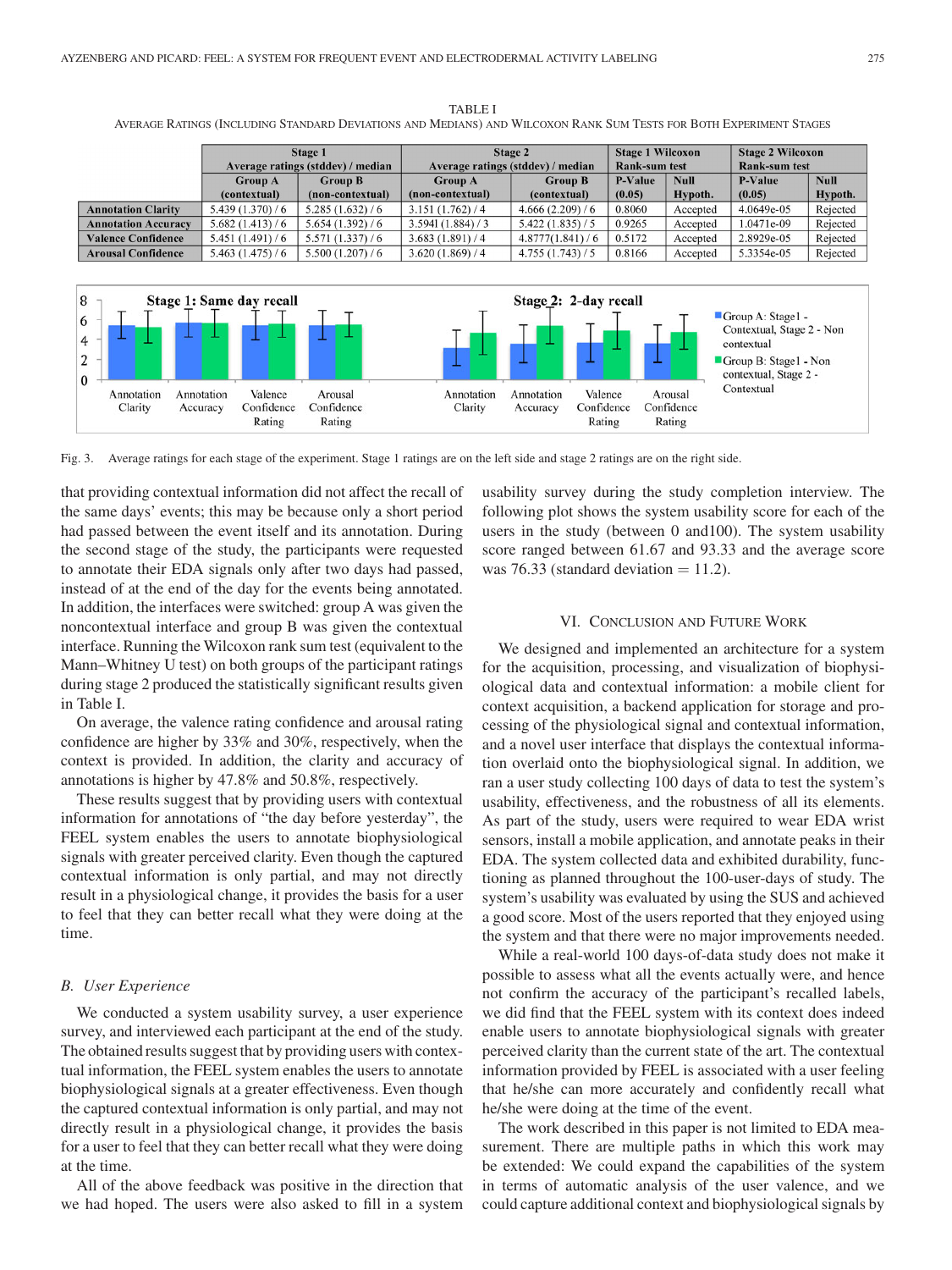utilizing additional sensors. In addition, the initial labeling by the user can be used to train the system specifically for each user so that salient events will be determined automatically. These salient events are perceived as having greater personal significance. Finally, we could expand the practical use cases of the system by adding different applications that utilize the platform. The following sections will describe future directions along these paths.

### *A. System Capabilities*

*1) Acquisition of Additional Contextual Information:* The current contextual acquisition functionality serves to enhance the recall of events that occurred within the surrounding time frame. At times, the acquired context may be the actual event we are interested in capturing, for instance, a specific phone call that caused a significant change in valence or arousal. Utilizing additional sensors might improve the likelihood that a relevant event will be recorded. Further analysis of such events may also provide additional data on the user's reactions.

*a) Proximity detection:* It is possible to determine if a user is in the midst of a social interaction such as a meeting, with whom, and for how long. Most mobile phones are equipped with Bluetooth chipsets. In 2010, 906 million mobile phones were sold and almost 100% of them were Bluetooth capable [32]. Using the Bluetooth mac address which is transmitted intermittently when the phone is in discovery mode and reading the transmission signal strength [33], it is possible to determine which phone users are located in proximity of one another.

*b) Facial expression recognition:* It is extremely difficult to infer valence from only an EDA recording. Using the frontal phone camera and techniques similar to those described by Nicolaou *et al.* [34], it is possible to determine the facial expression of the user during an interaction with the phone and extract smiles, which also do not perfectly determine valence but can definitely help [35].

*c) Sentiment analysis:* Textual sentiment analysis techniques such as those described by Pang and Lee [36] provide a method for determining the valence and dominance of a passage of text. Performing sentiment analysis on all textual content (including converting speech to text) such as emails, SMS, instant messages, and web pages may provide important insights into the users' affective state.

*d) Photo and video capture:* The FMC can be extended to send photos and videos to the backend server where they will be integrated with other contextual information. In contrast with some life-logging approaches in which cameras are constantly recording, the advantage of this approach is that the user initiates the capture and this increases the probability of capturing "relevant context".

*e) Speech analysis for emotion detection:* Significant work has been done in the field of emotion detection in spoken dialog. Lee and Narayanan [37] and Liscombe *et al.* [38] have tried to classify the emotional state of user turns in a corpus of dialogs using a combination of standard lexical and prosodic features augmented by contextual features that exploit the structure of spoken dialog.

Using techniques similar to the ones described above, it is possible to tag voice calls with affective state metadata.

*2) Acquisition of Additional Biophysiological Signals:* It is possible to use other biophysiological sensors that produce time series data as well, such as heart rate and respiration sensors, to complement the EDA for affective state estimation. Blood glucose levels can be read by a device such as IBGStar [39] which is plugged directly into the mobile phone and can digitize blood glucose test strip results. Wearable ECG and blood pressure [40], [41] sensors can be used to track user health. The number of possibilities in this space is growing rapidly and wearable devices are expected to be at least a 6 B\$ market by 2016 [42].

# *B. New Applications*

*1) Affective Metadata Tagging:* Hangal *et al.* [43] suggest that it is a challenge to browse through large unstructured corpuses of text such as email and SMS archives and retrieve useful information. This is especially important since a large portion of our digital history is textual information. Weerkamp *et al.* [44] claim that retrieval effectiveness is improved when utilizing contextual information. The approach of Hangal *et al.* is limited by the fact that it can only analyze the sentiment of the text and does not take into account the affective state of the reader when receiving the message. The FEEL system can be utilized to apply meta-data tags containing both the contextual information and the affective state of the reader as may be determined by biophysiological sensors. This approach need not only be applied to textual information. It may be applied to multimedia as well. FEEL can tag photos with the user's arousal level as they are shot. The user can retrieve photos based on contextual information and arousal level: "computer, please show me all of my most exciting photos!". It is possible to tag content as it is generated or consumed by the user [45], [46].

*2) Real-Time Response and Intervention:* The contextual data are streamed in real time and the biophysiological signal is recorded on a memory card within the sensor, and uploaded by the user at a later time. Today's implementation can be extended to analyze events as they occur and perform real-time predictions. It is possible to stream the biophysiological signals to the system in parallel with the contextual information and have them processed immediately. By providing output in real time, the system can be utilized to perform interventions in a wide range of applications such as effective stress management and chronic disease management.

#### **REFERENCES**

- [1] Affectiva. (2012, Jun. 21). [Online]. Available: http://www.affectiva.com
- [2] Bodymedia. (2012, May 7). [Online]. Available: http://www.bodymedia. com
- [3] Fitbit. (2012, Jun. 21). [Online]. Available: http://www.fitbit.com
- [4] Nike+ FuelBand. (2012, Jun. 21). [Online]. Available: http://www.nike. com/fuelband
- [5] Up by Jawbone. (2012, Jun. 21). [Online]. Available: http://jawbone. com/up/product
- [6] M. Raento, A. Oulasvirta, R. Petit, and H. Toivonen, "ContextPhone: A Prototyping Platform for Context-Aware Mobile Applications," *IEEE Pervasive Comput.*, vol. 4, no. 2, pp. 51–59, Apr. 2005.